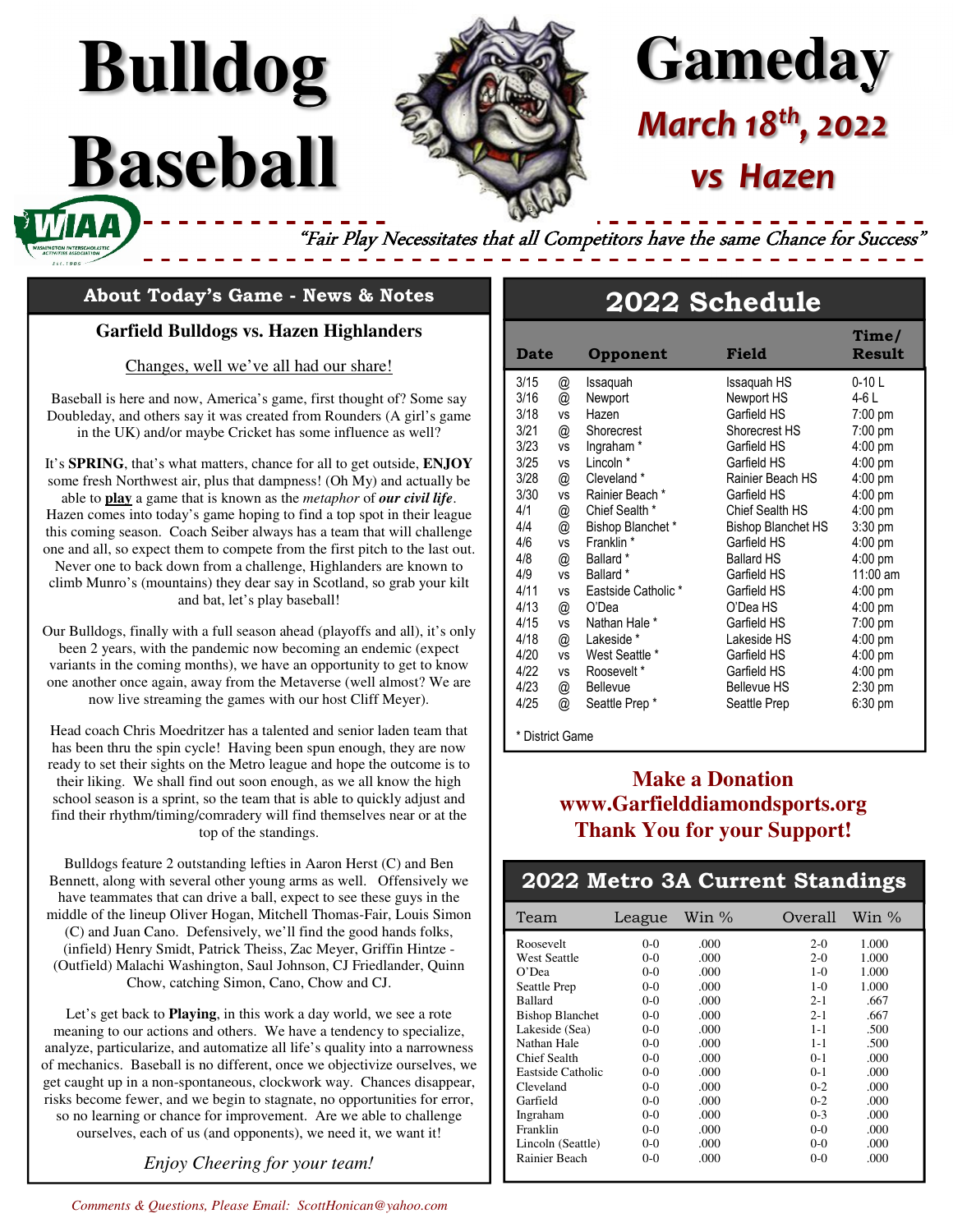## **~ Get to know the Players ~**

### **#24** Noah Lippman 2B, SS, OF

**1)** *Who do you feel was instrumental in introducing you to baseball? How did it happen?*My dad introduced me to baseball when I was 8. He bought me a red and black glove from Big 5 and we played catch across the street.

**2)** *Baseball has changed slowly over the years, what rules would you like to see changed or possibly reversed back to the rule that was changed?* I've been fine with the new rule changes over the years. One rule change I would dislike is banning the shift, I think it takes strategy away from the game.

**3)** *Hobbies and interests outside of baseball?* Playing other sports with friends, lifting.

**4)** *Favorite book you have read, why you enjoyed it and how it changed you?* The Body by Stephen King, I really liked this book because it was a great story about growing up and friendship.

**5)** *Who is your favorite baseball player(s) from the past and why?* Ken Griffey Jr is probably my favorite former player to watch. He had the smoothest swing ever and was a great outfielder.

### **#15 Saul Johnson OF, 3B, RHP So**

**1)** *Who do you feel was instrumental in introducing you to baseball? How did it happen?*I think my parents were key in introducing me to baseball from a young age. I would play catch with my dad and go to mariners games.

**5)** *Who is your favorite baseball player(s) from the past and why?* My favorite player from the past is felix Hernandez. He was always my favorite mariners player when I was younger and was an inspiration to me.

| <b>Gameday Rosters</b>                                                                                                                                                                                                                                                                                                                                                                                                                                                                     |                                                                                                                                                                                                                                        |                                                                                                                                           |                                                                                                                   |                                                                                                                                                                                                                                                                                                                                                                                                                                                                                                                                                                                                                                                                                                                                                                                                                                                                                                                                                           |  |                                                                                                                                                                                                                                                                                                                                                                                                             |                      |
|--------------------------------------------------------------------------------------------------------------------------------------------------------------------------------------------------------------------------------------------------------------------------------------------------------------------------------------------------------------------------------------------------------------------------------------------------------------------------------------------|----------------------------------------------------------------------------------------------------------------------------------------------------------------------------------------------------------------------------------------|-------------------------------------------------------------------------------------------------------------------------------------------|-------------------------------------------------------------------------------------------------------------------|-----------------------------------------------------------------------------------------------------------------------------------------------------------------------------------------------------------------------------------------------------------------------------------------------------------------------------------------------------------------------------------------------------------------------------------------------------------------------------------------------------------------------------------------------------------------------------------------------------------------------------------------------------------------------------------------------------------------------------------------------------------------------------------------------------------------------------------------------------------------------------------------------------------------------------------------------------------|--|-------------------------------------------------------------------------------------------------------------------------------------------------------------------------------------------------------------------------------------------------------------------------------------------------------------------------------------------------------------------------------------------------------------|----------------------|
| <b>Garfield Bulldogs</b>                                                                                                                                                                                                                                                                                                                                                                                                                                                                   |                                                                                                                                                                                                                                        |                                                                                                                                           |                                                                                                                   |                                                                                                                                                                                                                                                                                                                                                                                                                                                                                                                                                                                                                                                                                                                                                                                                                                                                                                                                                           |  | <b>Hazen Highlanders</b>                                                                                                                                                                                                                                                                                                                                                                                    |                      |
| #<br>Name                                                                                                                                                                                                                                                                                                                                                                                                                                                                                  | Pos                                                                                                                                                                                                                                    | Ht                                                                                                                                        | Wt                                                                                                                | Yr                                                                                                                                                                                                                                                                                                                                                                                                                                                                                                                                                                                                                                                                                                                                                                                                                                                                                                                                                        |  | Name<br>#                                                                                                                                                                                                                                                                                                                                                                                                   | Yr                   |
| Sejhe Jackson<br>Henry Smidt<br>2<br>Desmond Jaynes Ostrom<br>3<br>Griffin Hintze<br>4<br>5<br>Oliver Hogan<br>Patrick Theiss<br>6<br>CJ Friedlander<br>8<br>Aaron Herst $(C)$<br>9<br>Zac Meyer<br>Tommy Lessig<br>10<br><b>Ouinn Chow</b><br>12<br>Louis Simon $(C)$<br>14<br>Saul Johnson<br>15<br>Malachi Washington<br>16<br><b>Ben Bennett</b><br>18<br>Juan Cano<br>19<br>De'Amoni Wright<br>21<br>Mitchell Thomas-Fair<br>23<br>24<br>Noah Lippman<br>Head Coach: Chris Moedritzer | OF<br>SS. RHP<br>RHP. SS<br>1B.3B<br>3B, SS, RHP<br>2B. RHP. OF<br>C, OF<br>LHP. OF. 1B<br>RHP. 3B<br>RHP. 3B<br>C. OF<br>C. INF. RHP<br>OF, 3B, RHP<br>OF. RHP<br>LHP. OF. 1B<br>C. OF<br>3B, OF, RHP<br>1 <sub>B</sub><br>2B, SS, OF | $6-0$<br>$5-10$<br>$6 - 2$<br>$5-10$<br>$5 - 7$<br>$6-2$<br>$5 - 11$<br>$5 - 8$<br>$5 - 7$<br>$5-10$<br>$6-1$<br>$6-0$<br>$5-9$<br>$5-10$ | 160<br>170<br>180<br>150<br>170<br>165<br>170<br>145<br>170<br>145<br>170<br>165<br>245<br>155<br>$(C)$ = Captain | Jr<br>"The Bulldogs have a competitive"<br>Jr<br>group of returners for the 2022<br>Sr<br>season led by senior captains Aaron<br><b>Sr</b><br>Herst & Louis Simon, Garfield<br>Jr<br>finished 6th in Metro last June and<br>Sr<br>graduated 10 players so we have a<br>Sr<br>lot of competition going on this<br>Sr<br>spring for roster spots and playing<br>$S_{r}$<br>time. I'm looking forward to a full 20-<br>Sr<br>game season where we will play<br>Sr<br>every team in Metro 3A once,<br>Sr<br>So participate in the T-Mobile Park High<br>School Baseball Classic in April, and<br>Sr<br>will get to participate in a full length<br>Jr<br>conference tournament with state<br>Jr<br>Jr<br>berths on the line in May. Looking to<br><b>Sr</b><br>the future, we had a record-size<br>Jr<br>freshman class of 21 ballplayers<br>show up at tryouts so should have<br>good depth at all positions in the<br>- Chris Moedritzer<br>vears to come." |  | Kyle Tat<br>Harris Smajic<br>3<br>Zak Ufford<br>4<br>Jadon Grossnickle<br>6<br>Jeremiah Stensgard<br>8<br>Morrie Solam<br>$\mathbf Q$<br>Isaac Lee<br>10<br>Rutger Youch<br>Matt Whitley<br>11<br>12<br>Marcus McCarthy<br>15<br>Cason Welling<br>Austin Lana<br>16<br>Logan Vermiere<br>20<br>21<br>Preston Namba<br>25<br>Alvin Chang<br>30<br>Max Lawson<br>31<br>Max Namba<br>Head Coach: Jordan Seiber | S <sub>o</sub><br>Fr |

### **WIAA 3A Baseball Just Play Fair! Metro Conference**